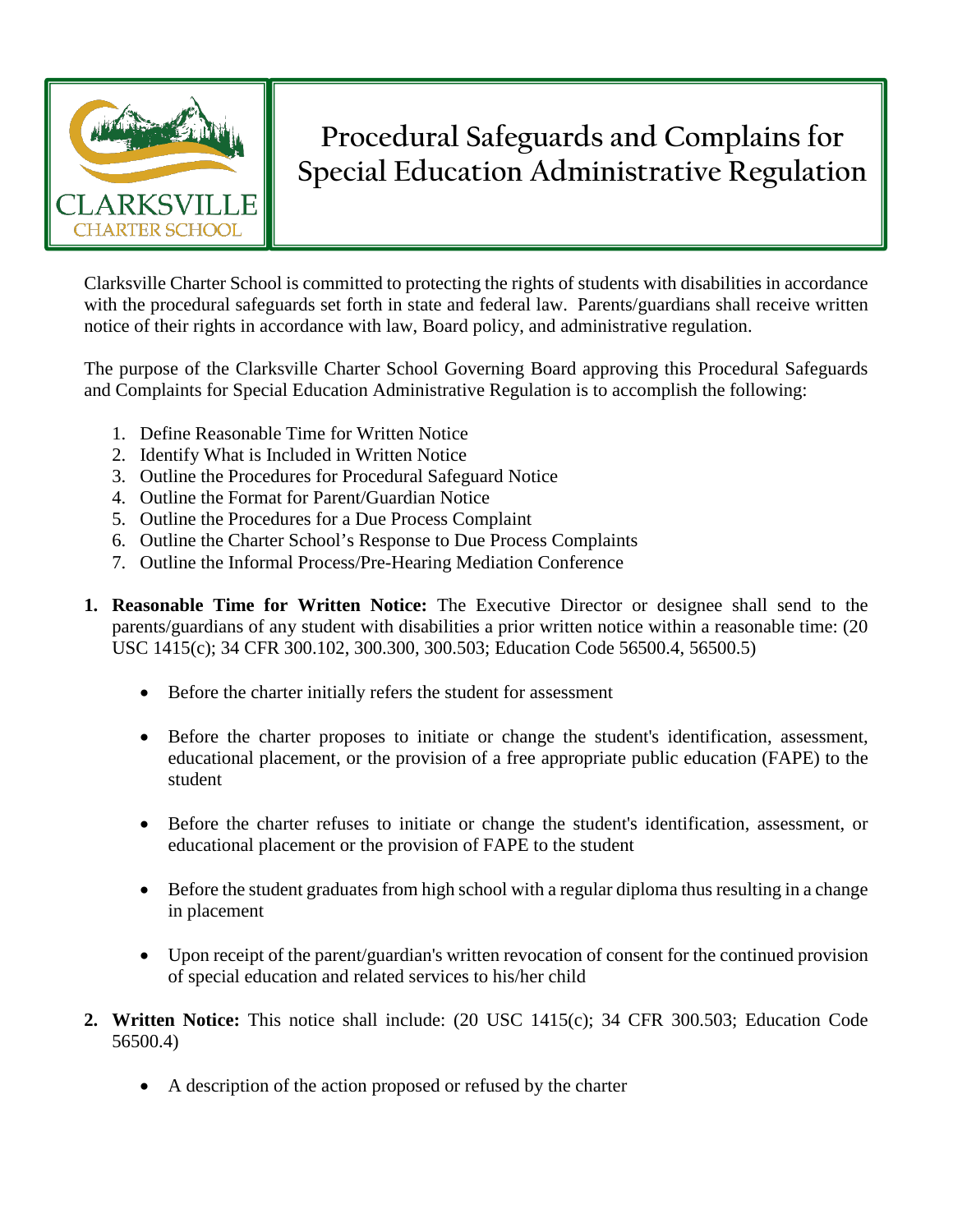- An explanation as to why the charter proposes or refuses to take the action
- A description of each assessment procedure, test, record, or report the charter used as a basis for the proposed or refused action
- A statement that the parents/guardians of the student have protection under procedural safeguards and, if this notice is not an initial referral for assessment, the means by which a copy of the description of procedural safeguards can be obtained
- Sources for parents/guardians to obtain assistance in understanding these provisions
- A description of any other options that the individualized education program (IEP) team considered and why those options were rejected
- A description of any other factors relevant to the charter's proposal or refusal
- **3. Procedural Safeguards Notice:** A procedural safeguards notice shall be made available to parents/guardians of students with disabilities once each school year and: (20 USC 1415(d)(1); 34 CFR 300.504; Education Code 56301)
	- Upon initial referral or parent/guardian request for assessment
	- Upon receipt of the first state compliance complaint in a school year
	- Upon receipt of the first due process hearing request in a school year
	- In accordance with the discipline procedures pursuant to 34 CFR 300.530(h), when a decision is made to remove a student because of a violation of a code of conduct constituting a change of placement
	- Upon request by a parent/guardian

The procedural safeguards notice shall include a full explanation of all of the procedural safeguards available under 34 CFR 300.148, 300.151-300.153, 300.300, 300.502-300.503, 300.505-300.518, 300.520, 300.530-300.536, and 300.610-300.625 relating to: (20 USC 1415(d)(2); 34 CFR 300.504; Education Code 56301)

- Independent educational evaluation
- Prior written notice
- Parental consent, including a parent/guardian's right to revoke consent, in writing, to his/her child's continued receipt of special education and related services
- Access to educational records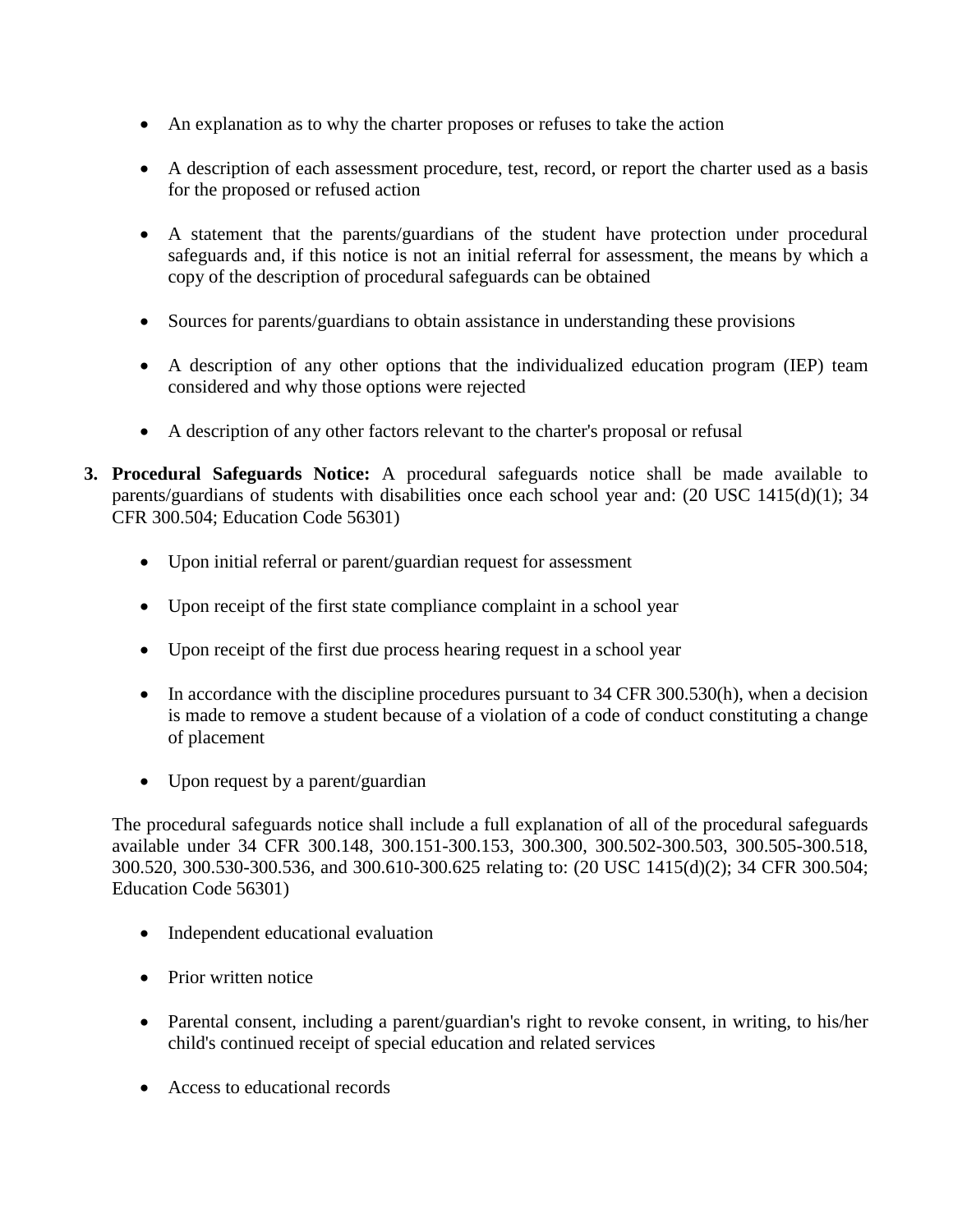- Opportunity to present complaints and resolve complaints through the due process complaint and state compliance complaint procedures, including the time period in which to file a complaint, the opportunity for the charter to resolve the complaint, and the difference between a due process complaint and the state compliance complaint procedures, including the jurisdiction of each procedure, what issues may be raised, filing and decisional timelines, and relevant procedures
- The availability of mediation
- The student's placement during the pendency of any due process complaint
- Procedures for students who are subject to placement in an interim alternative educational setting
- Requirements for unilateral placement by parents/guardians of students in private schools at public expense
- Hearings on due process complaints, including requirements for disclosure of assessment results and recommendations
- State-level appeals
- Civil actions, including the time period in which to file those actions
- Attorney's fees

This notice shall also include the rights and procedures contained in Education Code 56500-56509, including information on the procedures for requesting an informal meeting, prehearing mediation conference, mediation conference, or due process hearing; the timelines for completing each process; whether the process is optional; the type of representative who may be invited to participate; the right of the parent/guardian and/or the Charter School to electronically record the proceedings of IEP meetings in accordance with Education Code 56341; and information regarding the state special schools for students who are deaf, hard of hearing, blind, visually impaired, or deaf-blind. (Education Code 56321, 56321.5, 56321.6)

A copy of this notice shall be attached to the student's assessment plan and referred to at each IEP meeting. (Education Code 56321, 56321.5)

The charter may place a copy of the procedural safeguards notice on the charter's web site. (20 USC  $1415(d)$ 

A parent/guardian of a student with disabilities may elect to receive the prior written notice or procedural safeguards notice by an electronic mail communication. (34 CFR 300.505)

**4. Format of Parent/Guardian Notices:** The parents/guardians of a student with a disability shall be provided written notice of their rights in a language easily understood by the general public and in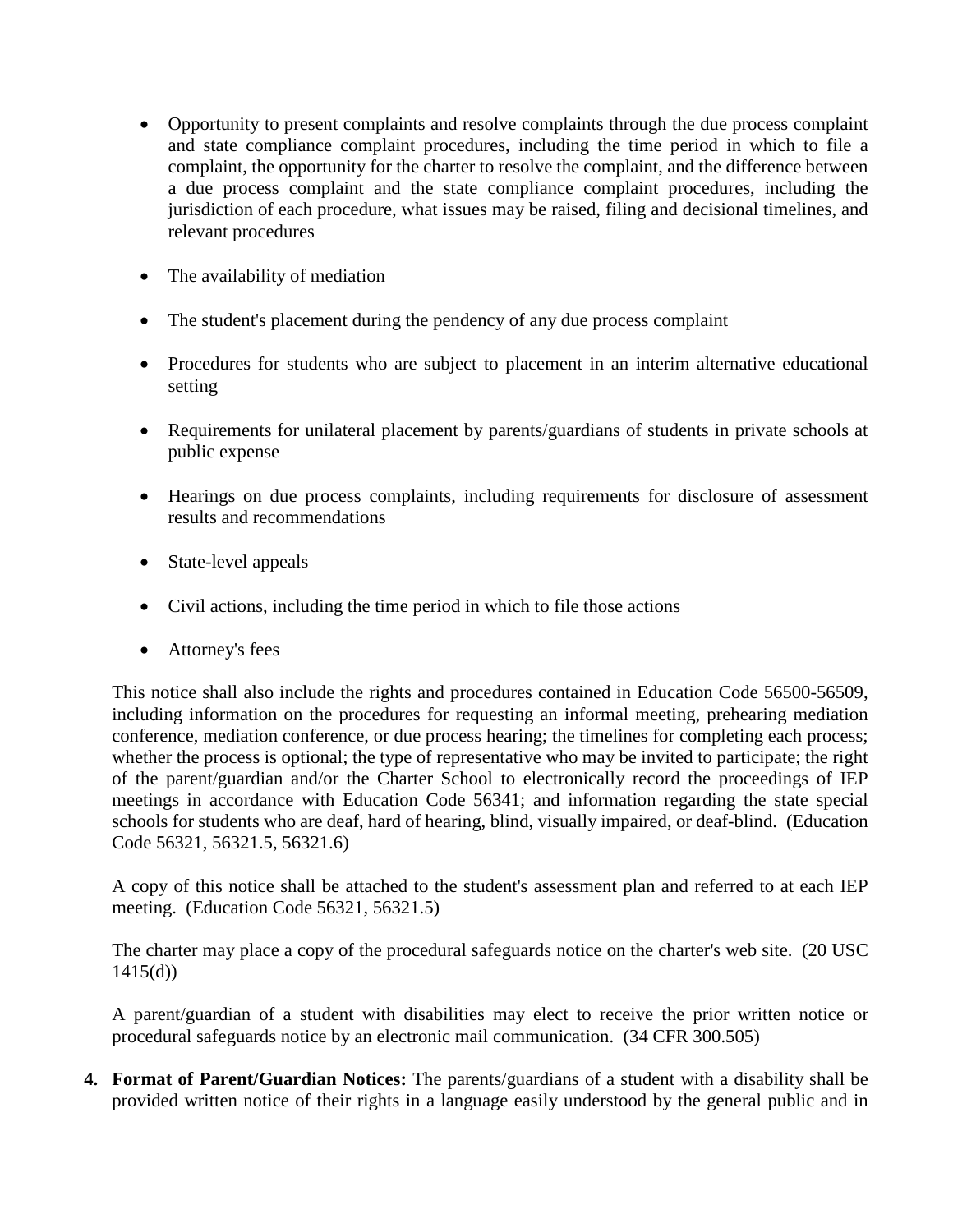their native language or other mode of communication used by them, unless to do so is clearly not feasible. (34 CFR 300.503; Education Code 56341, 56506)

If the native language or other mode of communication of the parent/guardian is not a written language, the charter shall take steps to ensure that: (34 CFR 300.503)

- The notice is translated orally or by other means to the parent/guardian in his/her native language or other mode of communication.
- The parent/guardian understands the contents of the notice.
- There is written evidence that items #1 and #2 have been satisfied.
- **5. Due Process Complaints:** A parent/guardian and/or the Charter School may initiate due process hearing procedures whenever: (20 USC 1415(b); Education Code 56501)
	- There is a proposal to initiate or change the student's identification, assessment, or educational placement or the provision of FAPE to the student.
	- There is a refusal to initiate or change the student's identification, assessment, or educational placement or the provision of FAPE to the student.
	- The parent/guardian refuses to consent to an assessment of his/her child.
	- There is a disagreement between a parent/guardian and the charter regarding the availability of a program appropriate for the student, including the question of financial responsibility, as specified in 34 CFR 300.148.

Prior to having a due process hearing, the party requesting the hearing, or the party's attorney, shall provide the opposing party a due process complaint, which shall remain confidential, specifying: (20 USC 1415(b); 34 CFR 300.508; Education Code 56502)

- The student's name
- The student's address or, in the case of a student identified as homeless pursuant to 42 USC 11434, available contact information for that student
- The name of the school the student attends
- A description of the nature of the student's problem relating to the proposed or refused initiation or change, including facts relating to the problem
- A proposed resolution to the problem to the extent known and available to the complaining party at the time

Parties filing a due process complaint shall file their request with the Executive Director of Public